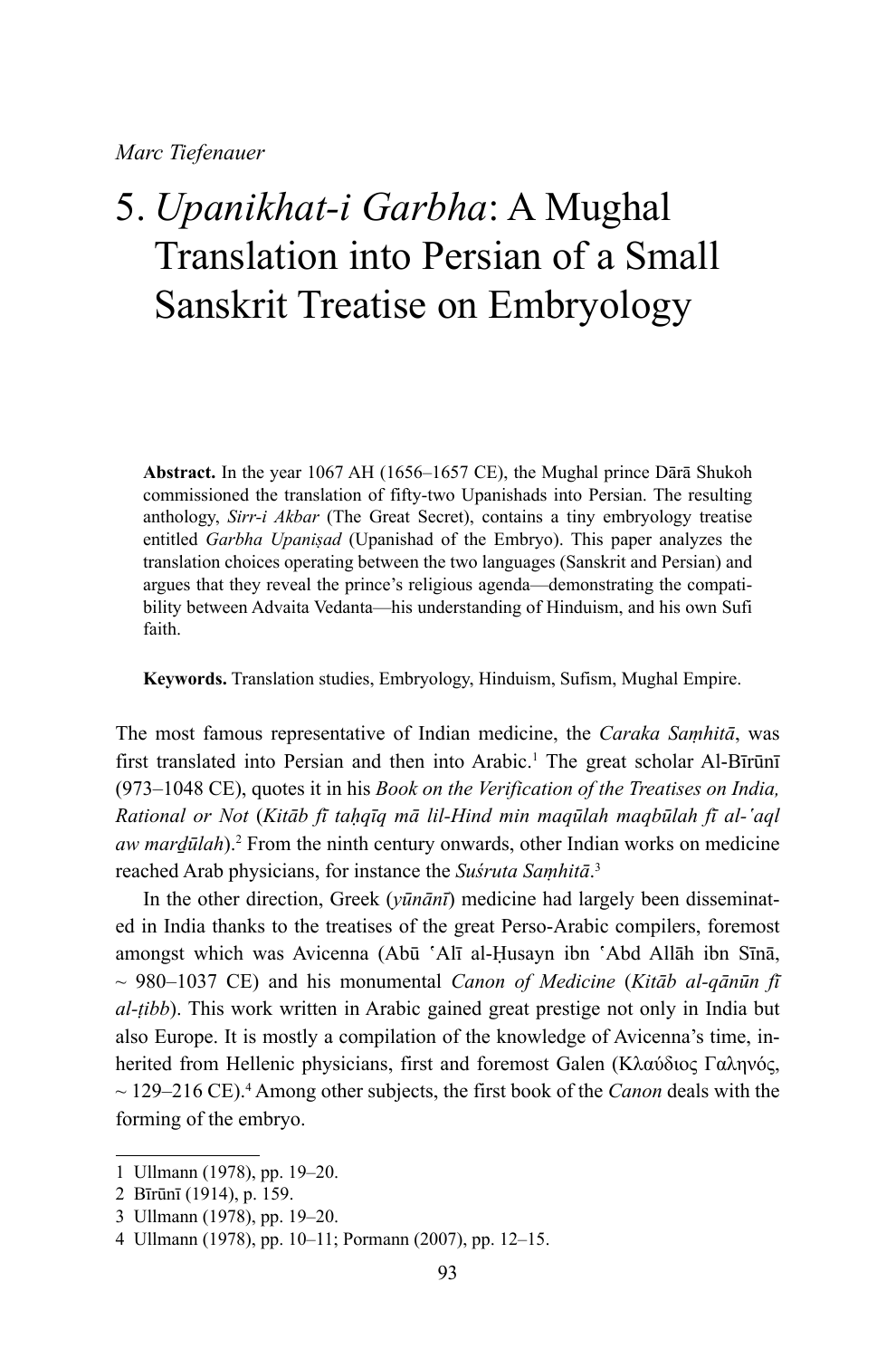Embryology was a common topic broached by Arabic and Persian medical works.5 One such case is a treatise by the Iranian scholar Manṣūr ibn Ilyās (fourteenth to fifteenth century CE), the *Anatomy of the Human Body* (*Tashrīḥ-i badan-i insān*). In the Islamic world, this work written in Persian is the oldest existing treatise containing illustrations of the entire human body.<sup>6</sup> As such, it might well have circulated in India in the seventeenth-century Mughal Empire.

In this chapter, I present a Sanskrit embryology treatise, the tiny *Garbha Upaniṣad* (*Upanishad of the Embryo*). In spite of it claiming the status of an Upanishad, a genre of emblematic works flourishing during the first millennium BC, it belongs to the collection of non-Vedic Upanishads, considered as late compositions.7 As many other 'minor' Upanishads, the *Garbha Upaniṣad* is most often associated with the *Atharva Veda* with which it only shares its dubious origin.<sup>8</sup> Nevertheless, its last sentence claims a certain Pippalāda as its author,<sup>9</sup> which tends to relate it to the Atharva-vedic tradition.<sup>10</sup> Above all, as for its content, it remains at the junction of several currents: Sāṃkhyayoga, Ayurveda, and Vedanta (an umbrella term covering the exegetic traditions based on the Upanishad). The main subject of concern of the *Garbha Upaniṣad* is not medicine and cannot be compared to Caraka's and Suśruta's great Ayurvedic compendia. In the same way, the Persian translation I present here cannot be considered as descending from the great Perso-Arabic tradition of medicine.

## The Prince of Translators

Much has been written on Muḥammad Dārā Shukoh (1615–1659), and justifiably so. This Mughal prince was every inch a novel character. He was the eldest and preferred son of Emperor Shāh Jahān<sup>11</sup> and is often depicted as the ideal sageprince discussing with ascetics<sup>12</sup> and translating the Upanishads with Sanskrit scholars to bring together Islam and Hinduism. He was defeated in June 1658<sup>13</sup>

<sup>5</sup> Pormann (2007), pp. 59–61.

<sup>6</sup> Ziaee (2014), p. 49.

<sup>7</sup> Winternitz (2008), pp. 1.223–1.224.

<sup>8</sup> Winternitz (2008), pp. 1.224–1.225. The *Muktika Upaniṣad* includes it in its 108 Upanishad list, but links it to the Black *Yajurveda* (*Muktika Upaniṣad* 1.2.3).

<sup>9</sup> *Garbha Upaniṣad* 5: *paippalādaṃ mokṣaśāstraṃ parisamāptaṃ paippalādaṃ mokṣaśāstraṃ parisamāptam iti*.

<sup>10</sup> This *Atharva Veda*-related mythic author is recalled in various texts throughout Brahmanical tradition, viz. *Praśna Upaniṣad* 1.1, *Matsya Purāṇa* 72.1, *Skanda Purāṇa*, *Reva Khāṇḍa* 42, etc.

<sup>11</sup> Chaudhuri (1954), vol. 1, part 1, p. 1; Faruqui (2014), p. 30.

<sup>12</sup> Gandhi (2014), pp. 65–66.

<sup>13</sup> Rizvi (1978), p. 2.123.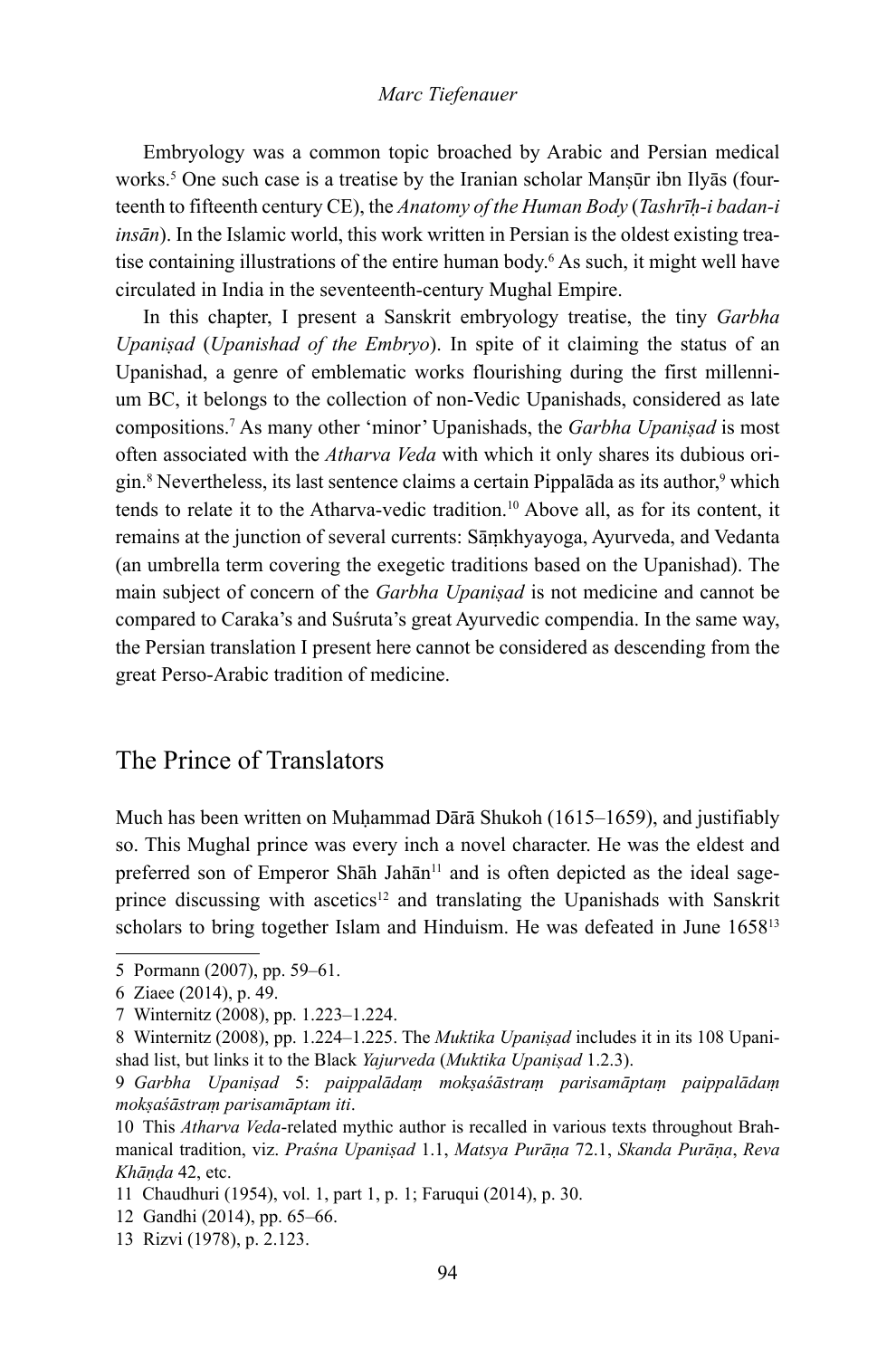after a war of succession with his younger brother Aurangzeb. Accused of heresy and apostasy, he was sentenced to death in 1659.14

Two years before his tragic death, at the end of 1656,15 Dārā Shukoh, who had already written five works on Sufism,16 gathered Hindu scholars and ascetics for an ambitious enterprise: translating the *Garbha Upaniṣad*17 into Persian. In the summer of  $1657^{18}$ —only six months later—they completed translating fifty-two<sup>19</sup> of them under one title: *Sirr-i Akbar*, or *The Great Secret*. <sup>20</sup> Here is Dārā Shukoh's testimony of this undertaking, according to the preface of the text:

And as at this period the city of Benares, which is the centre of the sciences of its community, was in certain relations with this seeker of the Truth (that is, Dārā Shukoh) he assembled together the *paṇḍitas* and the *saṃnyāsins*, who were the most learned of their time and proficient (in the *Veda* and) in the *Upaniṣad*, he himself being free from all materialistic motives, translated their essential parts of monotheism (*k ͟hulāṣa-yi tauḥīd*), which are the *Upaniṣad*, that is the secrets to be concealed (*asrār-i poshīdanī*), and the end of purport of all the saints of God, in the year 1067 A.H. (i.e. 1656–57 CE); and then every difficulty and every sublime topic which he had desired or thought and had looked for and not found, he obtained from these essences of the most ancient books (*az īn khulāṣa-yi kitāb-i qadīm*), and without doubt or suspicion, these books are first of all heavenly books (*kitāb-i samāwī*) in point of time, and the source and the fountain-head of the ocean of Unity (*sar-chashma-vi tahqīq wa bahr-i tauhīd*), in conformity with the holy *Qur'ān* and even a commentary thereon (*muwāfiq-i Qur'ān-i majīd bal-ki tafsīr-i ān*). (trans. Hasrat (1982), pp. 266-267)<sup>21</sup>

Aside from the precise time and place of the translation of the *Sirr-i Akbar*, Dārā Shukoh gives us important information concerning his perception of the Upanishads. According to him, they are holy—or, at least—heavenly (*samāwī*), they are

18 Faruqui (2014), p. 30, 'in the first week of July 1657.'

<sup>14</sup> Faruqui (2014), p. 31.

<sup>15</sup> Ibid., p. 30.

<sup>16</sup> *Safīnat al-Auliyāʾ* (1640), *Sakīnat al-Auliyāʾ* (1643), *Risālat-i Ḥaqq-numā* (1647), *Ḥasanāt al-ʿĀrifīn* (1653), *T̤arīqat al-Ḥaqīqat* (n.d.)—Cf. Shukoh (1957), pp. 194–256; Shukoh (1962), pp. 6–7; Hasrat (1982), p. xxi.

<sup>17</sup> Or, more precisely, in Dārā Shukoh's words: the (one) Upanishad (Indo-Persian: *Upanikhat*), which seems to be considered by him to be a single work.

<sup>19</sup> In fact, fifty to fifty-two, depending on the manuscript of the *Sirr-i Akbar* (Hasrat (1982), pp. 269–273).

<sup>20</sup> The title of this anthology, *Sirr-i Akbar*, is not the whim of its sponsor but rather a common synonym of the Sanskrit word '*upaniṣad*' being *rahasya* 'secret' (Winternitz (2008), pp. 1.225–1.226), which is precisely the meaning of Arabo-Persian *sirr* (plural: *asrār*).

<sup>21</sup> Amended with the terms between parentheses; German translation of the same excerpt: Shukoh (1962), p. 16; Anquetil-Duperron's Latin translation: Shukoh (1801), vol. 1, p. 5. Persian source: Shukoh (1957), p. v, lines 11–17.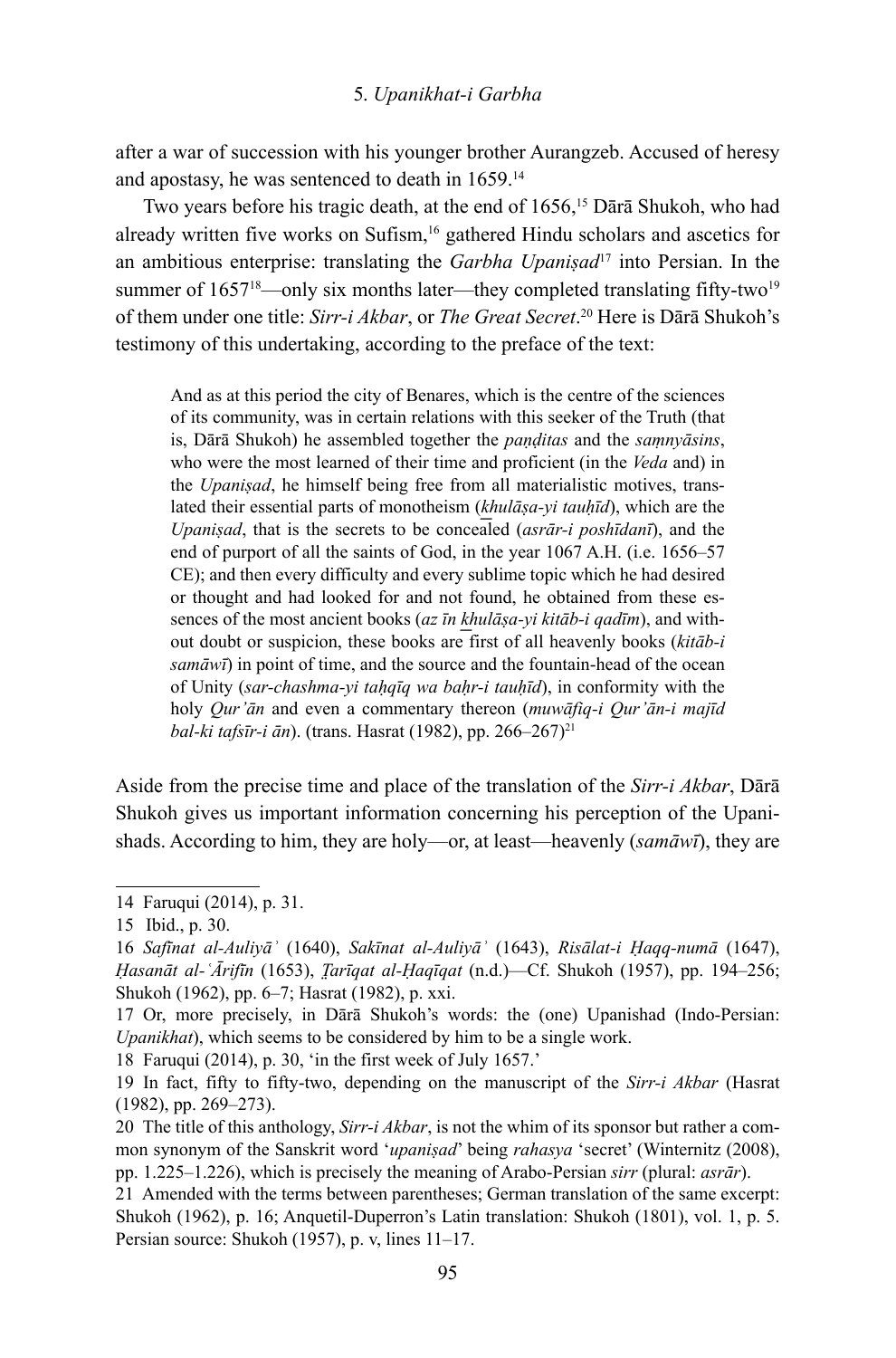the source of the belief in the unity of God *(tauhīd)*, they agree with the Our'an and may even serve as its commentary (*tafsīr*).

Our aim here is not to trace the prince's religious and philosophical influences<sup>22</sup> but to note the translation techniques of his team and highlight the choices of his pandits<sup>23</sup> when dealing with a Brahmanical text related to sexuality, physiology, mind, soul, soteriology, reincarnation, and polytheism.24

# The five elements

Right after the *tauḥīd* claim, the *Upanikhat-i Garbha* lists the five elements constituting the body:

This body is composed of five things (*chīz*), and stays into the five things, and there are six things that keep it. It is attached to six threads (*resmān*), seven *dhātu* (i. e. seven drops<sup>25</sup>) are in it, as well as three humours (*khalt*), two reproductive organs, and four means of subsistence (*khwurāk*)—these things take place in every living being—and the five things of which it is composed, these five are earth (*k ͟hāk*), water (*āb*), fire (*ātish*), wind (*bād*) and *bhūtākāśa*. (trans. Shukoh (1957), p. 432, lines 2–10)

For comparison, here is a translation of the Sanskrit source text of this passage:<sup>26</sup>

<sup>22</sup> For this, see Roma Chauduri's critical and comparative study of *Samudrasaṅgama*, the Sanskrit version of Dārā Shukoh *Majma' al-Baḥrayn* (Shukoh 1943); Erhard Göbel-Groß' preface to his thesis on the *Sirr-i Akbar* (Shukoh (1962), pp. 5–12); Saiyid Athar Abbas Rizvi's chapter on the Qādiriyya Sufi order (Rizvi (1978), vol. 2, pp. 54–150); Bikrama Jit Hasrat's study on the life and works of Dārā Shukoh (Hasrat 1982); Mahfuz-ul-Haq's introduction to the *Majma' al-Baḥrayn* (Shukoh (1982), pp. 1–34); and two recent articles on the subject published by Oxford University Press (India): Faruqui (2014) and Gandhi (2014).

<sup>23</sup> On the authorship of the *Sirr-i Akbar*, see D'Onofrio (2010), pp. 536–541.

<sup>24</sup> The text I have used for this chapter was established by Tara Chand and Mohammad Reza Jalali Naini in Tehran in 1957 CE (1336 SH) and re-edited in 1978 CE (1356 SH): Shukoh (1957), pp. 432–436. The precise text studied here bears the title *Upanikhat-i Garbha* and, between square brackets: *az Atharban-Bed*, i. e. a Persian transcription of the Sanskrit *[Atharvavedagatā] Garbha upaniṣat* (Upanishad *of the Embryo* [*related to the* Atharva Veda]).

<sup>25</sup> The Arabic word *nut̤fa* is used here, which means 'drop' or 'sperm.' I will come back to this word later.

<sup>26</sup> It is not possible to know exactly if the *Garbha Upaniṣad* used by the pandit working for Dārā Shukoh corresponds to the one I use in this paper (Kapani (1976), pp. 7–8); nevertheless, it seems to be very close to today's printed editions.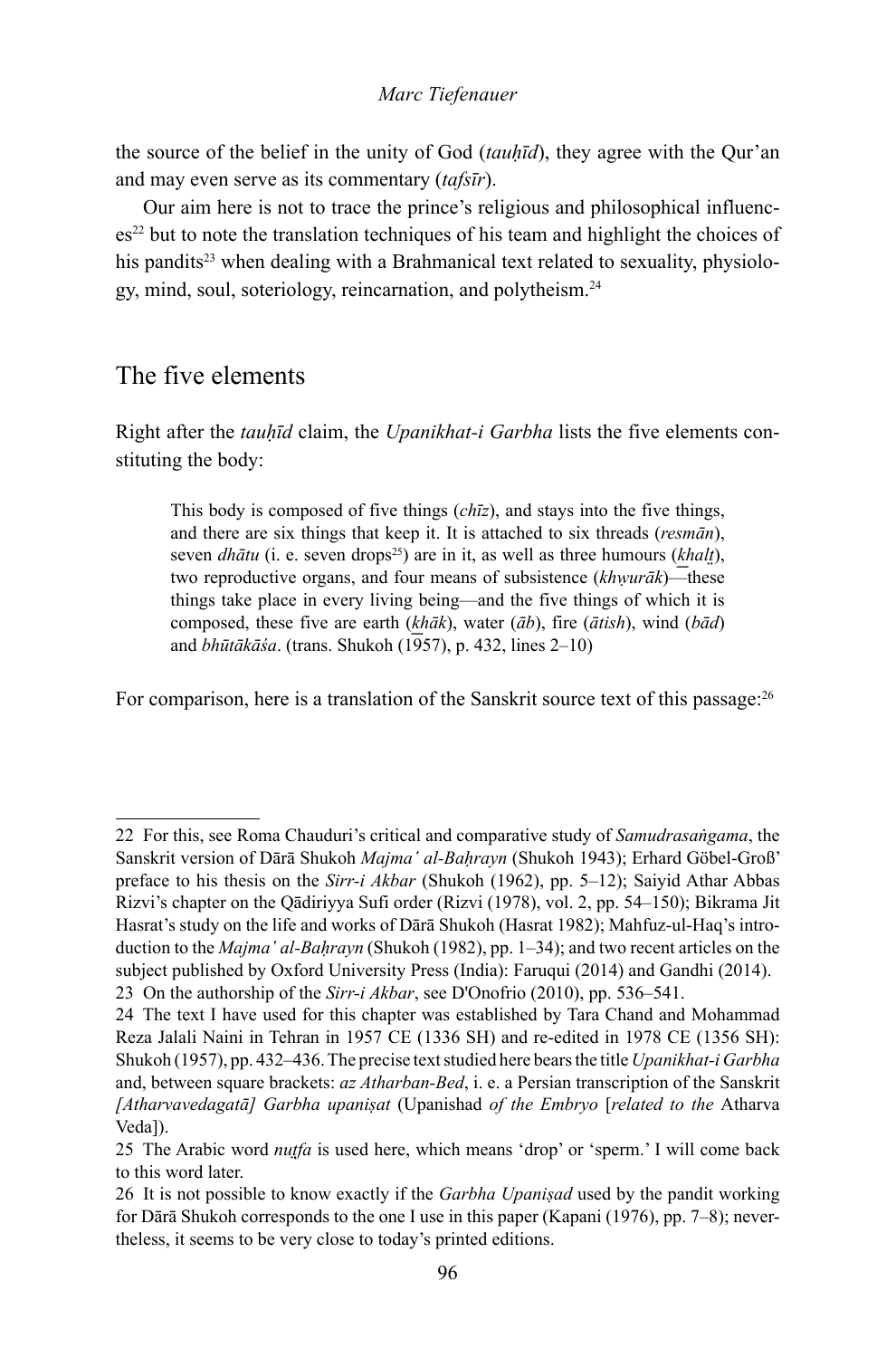The body consists of five elements (*pañcātmaka*), it stays in the five, has six seats (*ṣaḍāśraya*), is made of the union of six properties (*ṣaḍguṇayogayukta*), has seven constituents, three [types of] excreta, two sources (*dviyoni*) and four kinds of nutriments (*caturvidhāhāramaya*). Whence is it consisting of five elements—earth (*pṛthivī*), water (*ap*), fire (*tejas*), wind (*vāyu*) and space (*ākāśa*)?27

The Sanskrit text reproduces here the vocabulary used by Sāṃkhya<sup>28</sup> and by Caraka in his Ayurvedic treatise29—*pṛthivī* 'earth,' *ap* 'water' and so on, are the five gross elements (*mahābhūta*)<sup>30</sup> linked to their subtle counterparts (*tanmātra*), that is, the objects of perception.31 Interestingly, one may already identify five different translation strategies at work in this single paragraph. If I use the nomenclature defined by Vladimir Ivir:32

| <b>Procedure</b>    | Source (Sanskrit)                                                       | Target (Persian)                               |
|---------------------|-------------------------------------------------------------------------|------------------------------------------------|
| <b>Borrowing</b>    | dhātu                                                                   | dhāt                                           |
| Definition          | dvivoni                                                                 | dū jā-yi paidāyish                             |
| Literal Translation | caturvidhāhāramaya<br><i>sarīra</i> , <i>prthivī</i> , <i>ap</i> , etc. | chahār khwurāk dārad<br>badan, khāk, āb, etc.  |
| Substitution        | pañcātmaka                                                              | panj chīz                                      |
| Addition            |                                                                         | īn chīzhā dar badan-i hama-yi<br>jān-dārān ast |

TABLE 5.1 Translation procedures.

*Source*: Author.

<sup>27</sup> *pañcātmakaṃ pañcasu vartamānaṃ ṣaḍāśrayaṃ ṣaḍguṇayogayuktam*/*taṃ saptadhātuṃ trimalaṃ dviyoniṃ caturvidhāhāramayaṃ śarīraṃ bhavati*/*pañcātmakam iti kasmāt pṛthivy āpas tejo vāyur ākāśam ity asmin pañcātmake śarīre*. (Kapani (1976), p. 8, lines 1–3)

<sup>28</sup> Cf. Gauḍapāda's commentary on *Sāṃkhyakārikā* 38 (Īśvarakṛṣṇa and Gauḍapāda (1972), p. 141).

<sup>29</sup> *Carakasaṃhitā* 4.4.6.

<sup>30</sup> For example, Gauḍapāda *ad* Īśvarakṛṣṇa's *Sāṃkhyakārikā* 38 (Īśvarakṛṣṇa and Gauḍapāda (1837), vol. 2, pp. 30–31).

<sup>31</sup> That is: *śabda*, *sparśa*, *rūpa*, *rasa*, and *gandha*.

<sup>32</sup> Ivir (1987), pp. 35–46. The seven procedures enumerated by Ivir are: 1. borrowing (or importation), 2. definition, 3. literal translation, 4. substitution, 5. lexical creation, 6. omission, 7. addition.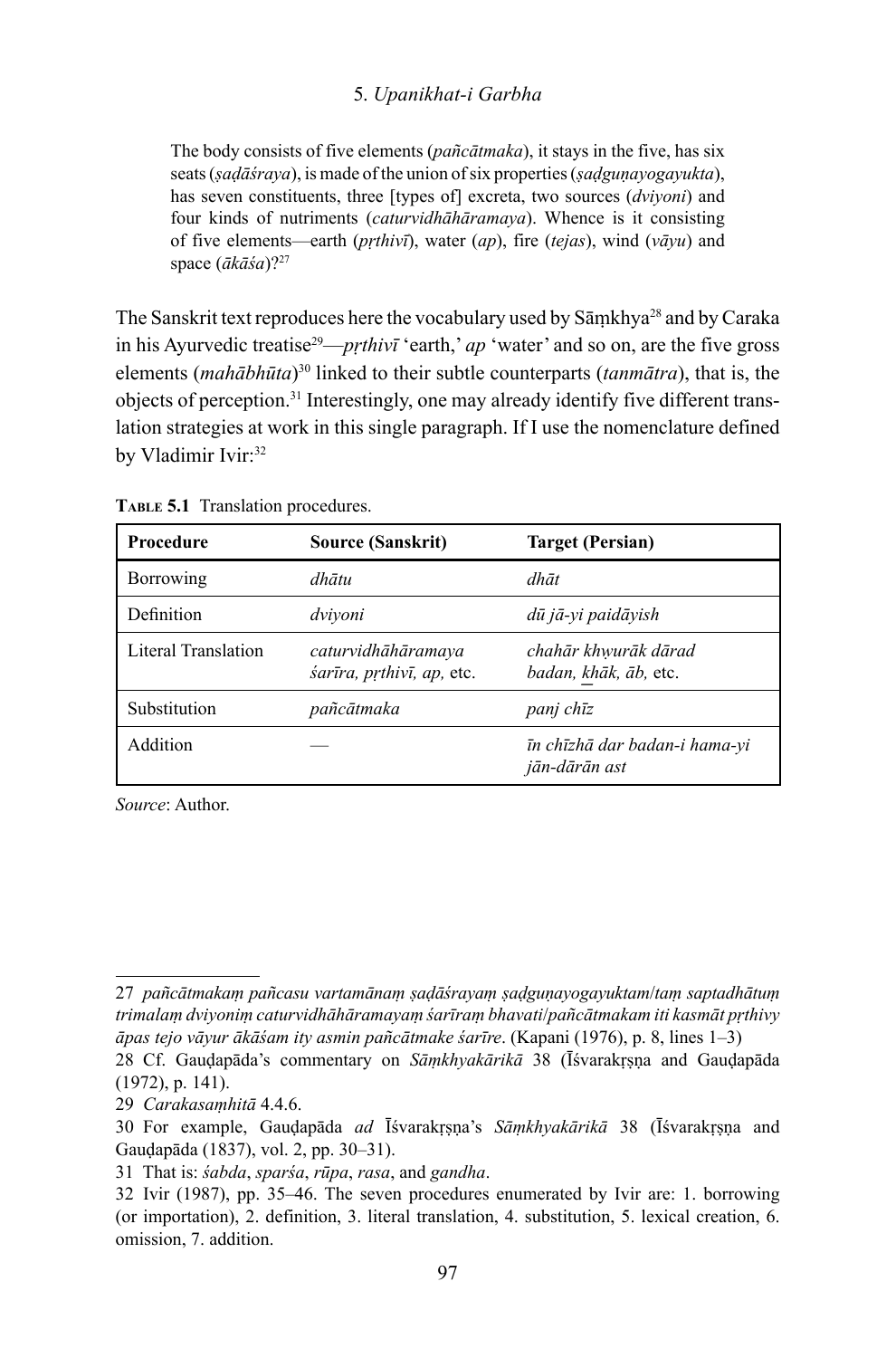Two of Ivir's procedures are not used here—lexical creation and omission.33 On the other hand, the translation resorts to some combined procedures:34

| Procedure                   | <b>Source (Sanskrit)</b> | <b>Target (Persian)</b> |  |
|-----------------------------|--------------------------|-------------------------|--|
| Borrowing and<br>Definition | dhātu                    | dhāt ya'nī haft nutfa   |  |
| Definition and<br>Addition  | ākāśa                    | bhūtākās                |  |

**TABLE 5.2** Combined translation procedures.

*Source*: Author.

With *bhūtākās*, the translation team takes the original Sanskrit word (*ākāśa*) and expands it with its category: *bhūta* (as mentioned before, *mahābhūta* qualifies the 'gross elements,' and *bhūta* is a simpler equivalent). It is close to the orthography he uses in his last work, the *Majma' al-Baḥrayn* (*The Mingling of the Two Oceans*), in which he defines the Sāṃkhya concept of *ākāśa*, that is 'space, void,' sometimes also translated as 'ether.'

I have shown here only a few examples of the strategies employed by the translation team to restore in a pragmatic manner the Sanskrit source of the *Garbha Upaniṣad*.

## The impregnation process

After the enumeration of the five elements constituting the body (*īn badan az panj chīz tarkīb yāfta ast*), six flavours (Sanskrit *rasa*  $\approx$  Arabic *ta'm*),<sup>35</sup> seven sounds (Sanskrit *śabda* ≈ Persian  $\bar{a}$ *hang*)<sup>36</sup> and seven colours,<sup>37</sup> the text explains the production of sperm and the impregnation process. In Sanskrit:

<sup>33</sup> But they are used in other places of the *Upanikhat-i Garbha*, as I have shown previously with Dārā Shukoh's 'monotheistic' argument.

<sup>34</sup> Ivir (1987), p. 37: 'combinations of procedures rather than single procedures are required for optimum transmission of cultural information (e.g., borrowing-and-definition, borrowing-and-substitution, lexical creation-and-definition, etc.).'

<sup>35</sup> Kapani (1976), p. 8, lines 9–10 ≈ Shukoh (1957), p. 432, line 21, to p. 433 line 1.

<sup>36</sup> Kapani (1976), p. 8, lines 10–11 ≈ Shukoh (1957), p. 433, line 3.

<sup>37</sup> *śuklo raktaḥ kṛṣṇo dhūmraḥ pītaḥ kapilaḥ pāṇḍara iti* ≈ Shukoh (1957), p. 433, lines 4-5: haft rang ki dar miyān-i badan ast: safed wa surkh wa siyāh wa sabz wa gul-gūn wa *zard wa ṣandalī*. (Kapani (1976), p. 8, lines 11–12)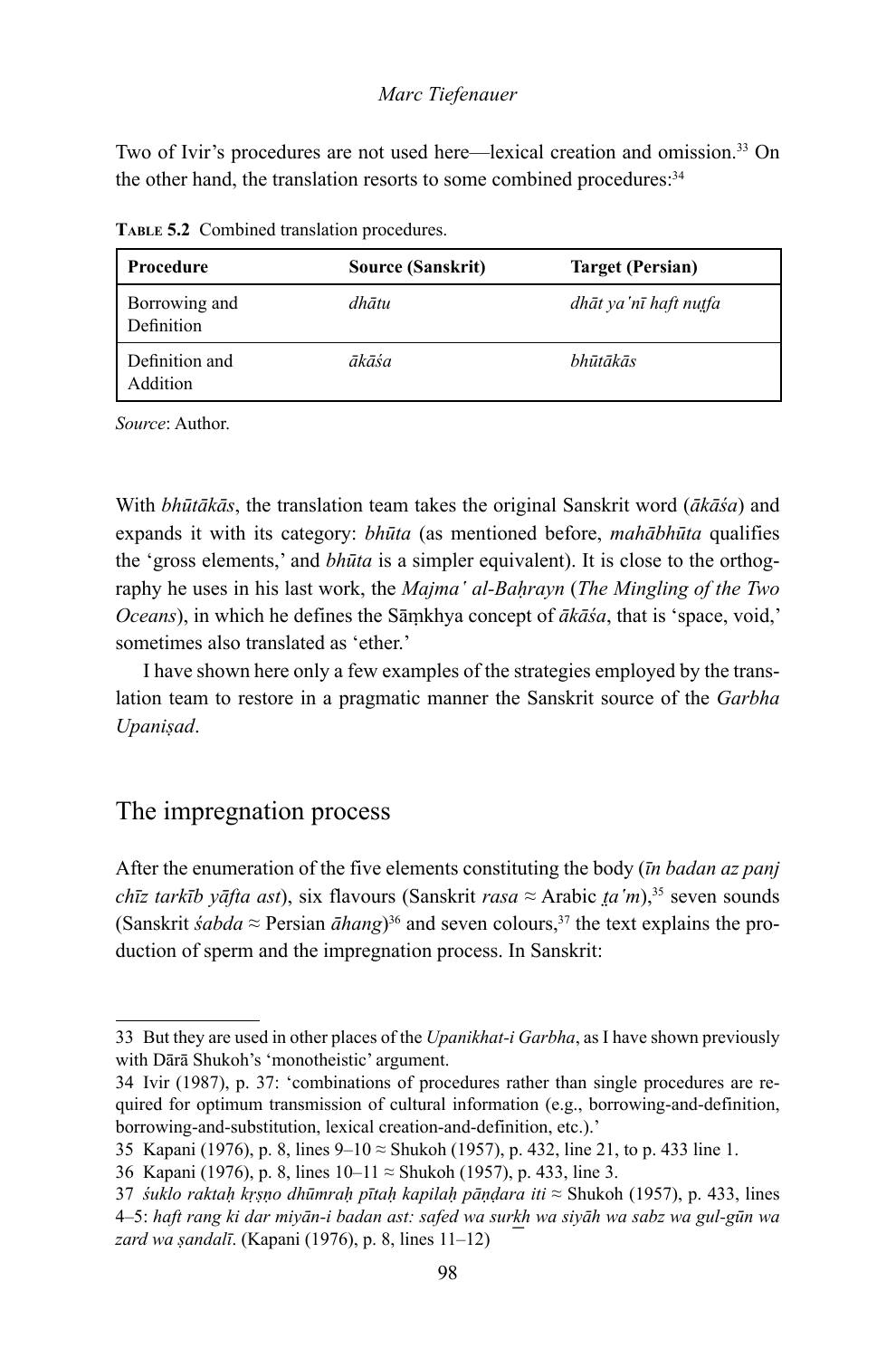Why is [the body] made of seven constitutive elements (*dhātu*)?—When Devadatta's objects that are material, etc., are born, the chyle (*rasa*) [is produced] with one another, from cool and moist quality (*saumyaguṇatva*); from chyle [is made] the blood (*śoṇita*), from blood the flesh (*māṃsa*), from flesh the fat (*medas*), from fat the tendons (*snāyu*), from the tendons the bones (*asthi*), from the bones the marrow (*majjā*), from the marrow the sperm (*śukra*); from the combination of sperm and blood proceeds the embryo (*garbha*). In the heart (*hṛd*) he settles (*vyavasthāṃ nayati*), in the heart [stays] the inner fire (*antarāgni*). Where the fire stays, [one finds] the bile (*pitta*)<sup>38</sup>; where the bile stays is the wind ( $v\bar{a}yu$ ), from the wind [comes] the heart in the manner of the Lord of creatures (*prājāpatyāt kramāt*).39

In *Sirr-i Akbar* Persian, this passage is slightly different:

It is acknowledged from these seven colours that there are seven lymphs (*nut̤fa*) in the body. By eating food, *rasa* is produced, viz. chyle (*kailūs*), and from *rasa* is generated the blood (*khun*), from blood comes the flesh (*gosht*), from flesh comes the fat (*charbī*), from fat come the tendons (*pay*), from the tendons come the bones (*ustukhwān*), from the bones comes the marrow (*maghz*), from marrow comes the sperm element (*aṣl-i nuṭfa*). When the rest of blood of menstruation of the woman after purification stays in the womb, the sperm (*nut̤fa*) of the man mixes with it, and from the fire of desire (*ātish-i shahwat*) and the fire of bile (*ṣafrā*), thanks to effervescence (*parrān-i bād*), both of them form an emulsion (*josh*), with which results pregnancy (*haml*).<sup>40</sup>

The Persian translation leaves Devadatta (a name the Sanskrit commentaries traditionally use in their examples) but explains the link between the seven colours and the seven constituents of the body. It also passes the fire and the humours of the heart in silence, and the allusion to Prajāpati, the Lord of creatures, is omitted.

At the beginning of this excerpt, the Sanskrit *dhātu* 'constitutive element' refers to the seven 'ingredients' of the body (chyle, blood, flesh, and the like), $41$  as mentioned in Ayurvedic medicine;<sup>42</sup> but an eighth one is listed here: *snāyu* 'liga-

<sup>38</sup> Phlegm (*kapha* or *śleṣman*), wind (*vāta* or *vāyu*) and bile (*pitta*) are the three humours which alterations (*doṣa*) are sources of diseases.

<sup>39</sup> Sanskrit source: Kapani (1976), p. 8, lines 12–15.

<sup>40</sup> Persian source: Shukoh (1957), p. 433, lines 5–10.

<sup>41</sup> Chyle (*rasa*), blood (*śonita* = *rakta*), flesh (*māṃsa*), fat (*medas*), bone (*asthi*), marrow (*majjā*), semen (*śukra*), to which are added here (Kapani (1976), p. 8, line 14) the ligaments (*snāyu*). These ligaments are not translated in Persian (Shukoh (1957), p. 433, line 7) and simply replaced by *pīh* 'fat.'

<sup>42</sup> For example, *Carakasaṃhitā* 3.17.63–72. Gauḍapāda's commentary (*bhāṣya*) on the verse 39 of *Sāṃkhya Kārikā* gives a list of six components of the embryo; these are identical to the *Garbha Upaniṣad* list, including tendons (*snāyu*), but omitting chyle and fat (text and trans.: Īśvarakṛṣṇa and Gauḍapāda (1972), pp. 143–144; Wilson's trans.: Īśvarakṛṣṇa and Gauḍapāda (1837), pp. 123–124).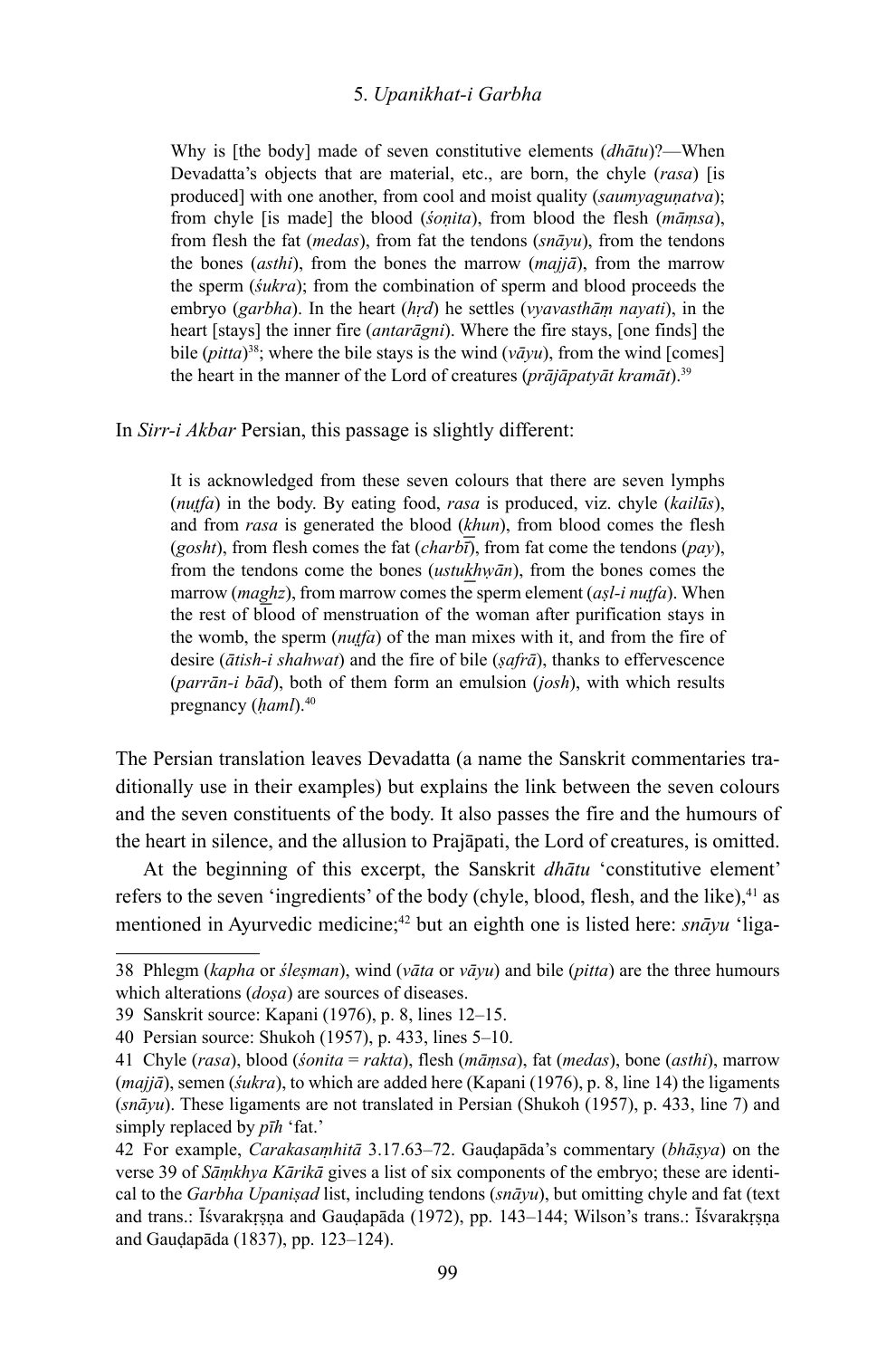ments,' which does not belong to the usual list. The translation team meticulously retains it. Here, the Tehran edition<sup>43</sup> seems to reproduce a copyist's misspelling, using *pīh* 'grease' instead of *pay* 'tendon' which is the correct translation of the Sanskrit *snāyu*.

The word *dhātu* referring to these seven 'constitutive elements' is translated with the Arabic *nutfa* 'drop; lymph; sperm' which does not cover the Sanskrit meaning. Nevertheless, *nutfa* is used once again a few lines further, this time to render very closely the Sanskrit *śukra* 'sperm.' Other words could have been used to translate *śukra*, like the Arabic *minan*, the word used by Avicenna and Manṣūr ibn Ilyās in their treatises. This word would have been particularly adapted to the context, but here, *nut̤fa* is preferred, and most likely because it is often used in the Qur'an, as in this example: 'Can man not see that We created him from a drop of fluid (*nut̤fa*)?'44

This word, *nutfa*, occurs twelve times in the Qur'an,<sup>45</sup> each occurrence claiming that God created man from a drop of semen (*min nut̤fatin*). As I will show below, in the context of foetal development, it is not the only Qur'anic loanword used in *Sirr-i Akbar* translation. I must point out here that unlike the *Garbha Upaniṣad*, Sāṃkhya, and Ayurveda, which explain impregnation through the union of sperm and blood,<sup>46</sup> the Our'an conceives humans to be created like Adam—from dust (*turāb*), clay (*t̤īn*), or dry clay (*ṣalṣāl*):47

We created man from an essence of clay (*t̤īn*), then We placed him as a drop of fluid (*nut̤fa*) in a safe place. (Qur'an 23.12– 13; trans. Haleem (2004), p. 215; my additions in parentheses)

## The foetal development

Compared to the much detailed depiction of embryo development in *Caraka Saṃhitā* 4.4, the same described in the *Garbha Upaniṣad* is quite straightforward:

After a sexual union at the right time (*ṛtukāle*), after one night, there is [an embryo in the form of] gelatine *(kalala)*; after seven nights, there is a bubble (*budbuda*); in half a month, there is a lump (*piṇḍa*). In one month, it becomes firm (*kaṭhina*), and in two months, a head is forming. In three months, the region of the feet appears, then during the fourth month, the regions of

<sup>43</sup> Shukoh (1957), p. 433, line 7.

<sup>44</sup> Qur'an 36.77. Trans. Haleem (2004), p. 284. My additions in parentheses.

<sup>45</sup> Qur'an 16.4, 18.37, 22.5, 23.13, 23.14, 35.11, 36.77, 40.67, 53.46, 75.37, 76.2, 80.19 (Cf. Badawī et Haleem (2008), p. 946).

<sup>46</sup> Cf. Gauḍapāda's *bhāṣya* on *Sāṃkhya Kārikā* 39 and 43, *Caraka Saṃhitā* 4.4.7.

<sup>47</sup> McAuliffe (2001), pp. 1.230–1.231.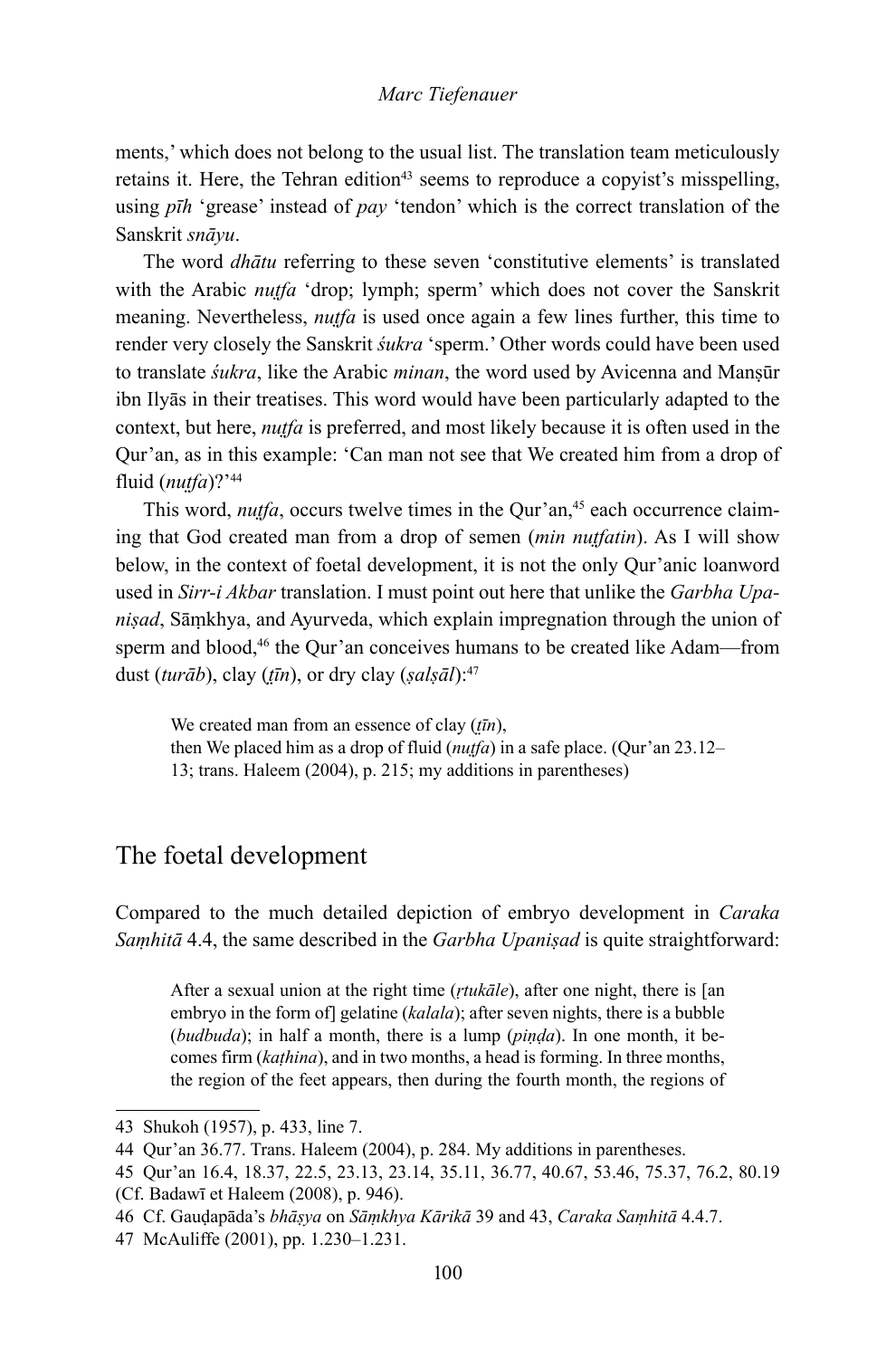the ankles (*gulpha*), the abdomen (*jaṭhara*) and the hip (*kaṭi*). During the fifth month, the back (*pṛṣṭha*) and the spine (*vaṃśa*) take form. In the sixth month the mouth, nose, eyes and ears develop. During the seventh month, it becomes endowed with an individual self (*jīva*). In the eighth month, it is provided with all attributes (*lakṣaṇa*).48

The Persian version gives us further clues to the translation choices of Dārā Shukoh's team:

In this world, the way to find the Creator (*Āfrīdgār*) is the following: in eight *pahar*, which would be a day and a night, this sperm (*nut̤fa*) and blood (*k ͟hūn*) emulsion together, thicken and become a clinging form (*'alaqa*); in seven more days and nights, they emulsify like bubbles (*ḥabāb*) and grow. Fifteen days and nights later, it becomes a soft bit of flesh (*gosht-pāra-yi narm*), and in one month, that bit of flesh becomes solid. In the second month, this bit of flesh gets a head; in the third month, hands and feet are produced; in the fourth month, the fingers and the toes, the belly and the waist, and the other limbs (*a'ẓā,*' plural of *'uẓw*) form, and with agitation of the prāṇa, it starts moving. In the fifth month, the bones of the back (*ustukhwān-i pusht*) become firm and strong, the sense organs (*maḥallhā-yi ḥawāss*) are completed. In the seventh month, knowledge (*shu'ūr*) forms; and in the eighth month, his limbs and strength are completed.<sup>49</sup>

In this passage, the translators borrow words from outside of the ordinary Persian register, be they Hindustani, Sanskrit, or Arabic. Where the Sanskrit text speaks of 'one night' (*ekarātra*), the translators clarify and develop the expression while using 'eight *pahar*' (that is, twenty-four hours), a Hindustani expression<sup>50</sup> that would not be understood outside of the Indian cultural milieu. This could be the reason why they then add: 'which would be a day and a night' (*ki shabāna-roz bāshad*).

Another addition is made in the context of the fourth month of foetal development, this time of Sanskrit origin: 'with agitation of the *prāṇa*, it starts moving' (*ba jumbish-i* prān *dar harakat mī-āyad*). This expression is in square brackets in the Tehran edition, indicating here that this sentence is missing in some manuscripts. The concept of *prāṇa* refers to Indian physiology. The following is an example of its use in Ayurvedic context: 'Living creatures are endowed with strength, complexion, happiness and longevity due to pure blood. Blood plays a vital role in the sustenance of *élan vital* (*prāṇa*).'51

<sup>48</sup> Sanskrit source: Kapani (1976), p. 8, lines 16–22.

<sup>49</sup> Persian source: Shukoh (1957), p. 433, lines 11–18.

<sup>50</sup> Hindustani word related to Prakrit *paharo* and Sanskrit *prahara* (Platts (1884), p. 285, col. 1) and corresponding to an eighth of a day, i. e. three hours.

<sup>51</sup> *Caraka Saṃhitā* 3.24.4. Trans. Agniveśa (1976), p. 1.403. To the original extract I have added the acute accent to the French *élan* and the Sanskrit *prāṇa* in parentheses. Cf. Agniveśa (2011), p. 416.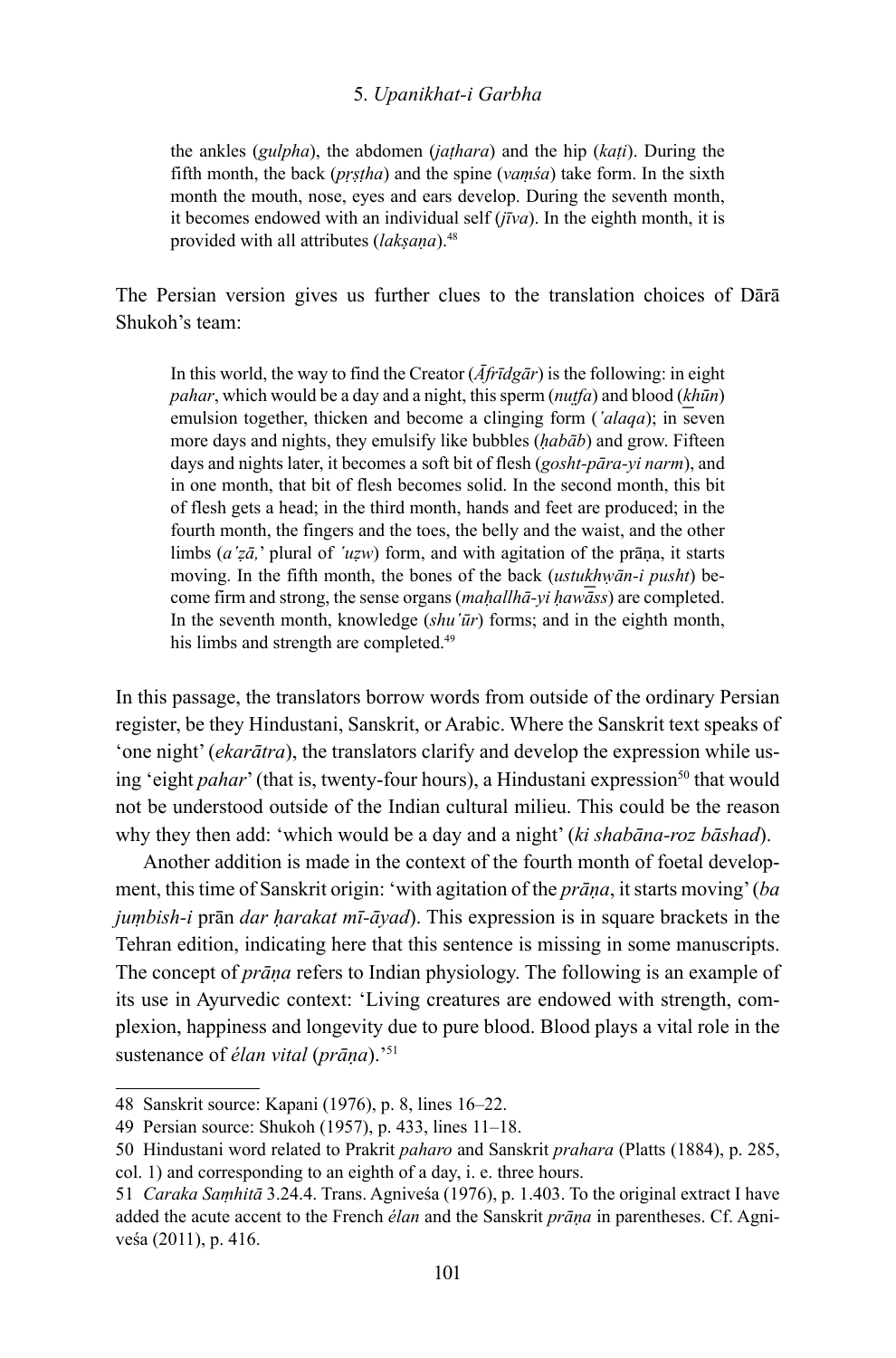This *élan vital* may be what is suggested by the word *prāṇa* in the *Sirr-i Akbar* translation, thus explaining why the foetus starts moving. But in the Upanishadic context, *prāṇa* also means 'life organ,'52 which makes Dārā Shukoh's addition more understandable.

The vocabulary used in Sanskrit to describe the two first stages of embryonic growth (*kalala*, *budbuda*) is similar to Sāṃkhya vocabulary,53 and in the Puranas;54 the third, a 'lump' (*piṇḍa*), is used in *Caraka Saṃhitā*, 55 but the Puranas prefer an 'egg of flesh' (*peśyaṇḍa*), which the translation team seems to follow when using a 'soft bit of flesh' (*gosht-pāra-yi narm*), instead of translating *piṇḍa* by a Persian direct equivalent like *gulūla* or even *kofta*.

Concerning the first stage of embryonic development, 'gelatine' (*kalala*), the translators once again use a Qur'anic—and enigmatic—word, 'clinging form' (*'alaqa*).56 This specific term seems to refer to a portion of the *Sūrat al-Ḥajj* (Qur'an 22.5), which mentions foetal development:

People, [remember,] if you doubt the Resurrection, that We created you from dust (*turāb*), then a drop of fluid (*nut̤fa*), then a clinging form (*'alaqa*), then a lump of flesh (*muẓg͟ha*), both shaped and unshaped: We mean to make Our power clear to you. Whatever We choose We cause to remain in the womb (*arḥām*) for an appointed time, then We bring you forth as infants (*t̤ifl*) and then you grow and reach maturity. Some die young and some are left to live on to such an age that they forget all they once knew. You sometimes see the earth lifeless, yet when We send down water it stirs and swells and produces every kind of joyous growth: this is because God is the Truth; He brings the dead back to life; He has power over everything. (trans. Haleem (2004), p. 209; my additions in parentheses)

In the *Sūrat al-Hajj*, the embryonic stages are dust (*turāb*  $\approx$  *tīn*), sperm (*nutfa*), a 'clinging form' (*'alaqa*), and a lump of flesh (*muzgha*).<sup>57</sup> In the context of the translation of the preceding passage concerning impregnation, I have already shown the use of clay and sperm in the Qur'an. Now, again, to translate another Sanskrit medical term, *kalala*, the translation team draws from this same source, using the Arabic *'alaqa*:

<sup>52</sup> Sharma (2007), p. 191.

<sup>53</sup> Cf. Gauḍapāda's *Bhāṣya* on *Sāṃkhya Kārikā* 43 (Īśvarakṛṣṇa and Gauḍapāda (1837),

pp. 139–140; Īśvarakṛṣṇa and Gauḍapāda (1972), pp. 152–154).

<sup>54</sup> *Mārkaṇḍeya Purāṇa* 11.2, *Garuḍa Purāṇa Sāroddhāra* 6.6 = *Bhāgavata Purāṇa* 3.31.2.

<sup>55</sup> *Caraka Saṃhitā* 4.4.10.

<sup>56</sup> Cf. Lane (1968), vol. 5, p. 419, col. 3.

<sup>57</sup> McAuliffe (2001), vol. 1, p. 230, col. 2.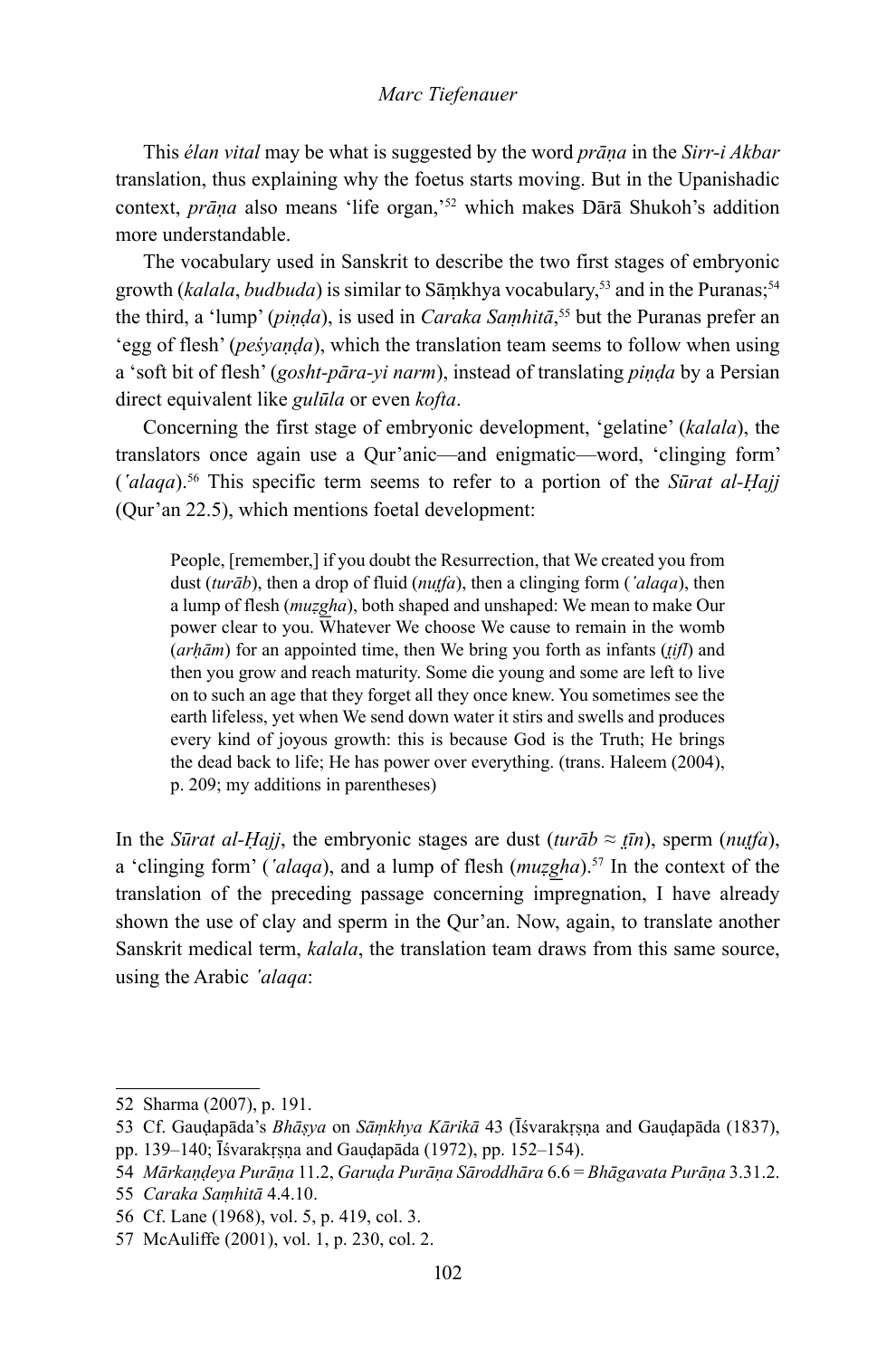In Qur'ān 23:12-4 reference is made to fetal development and growth . . . Prior to fertilization, sperm bind to the zona pellucida or outer covering of the ovum. Following such lines of interpretation, *'alaqa* could be a reference to this, i.e. to sperm 'clinging' to the ovum. However, *'alaqa* is also interpreted by some exegetes as 'blood clot' and taken to refer to 'something that clings' to the uterus.<sup>58</sup>

Parallel to the subtle Qur'anic equivalents translating the specific Sanskrit words dealing with embryology, the translators substitute 'knowledge' (Arabic *shu'ūr*)59 for what I have translated as 'individual self' (Sanskrit *jīva*).60 This latter is a difficult term endowed with numerous meanings, the first one being 'life,' as it comes from the verbal root *√jīv*. It also means, especially in Advaita Vedanta, the 'individual self' or 'empirical ego,'61 where it can also be equated with the 'soul'  $(\bar{a}t$ *man*).<sup>62</sup> This ambiguity of the word *jīva* may have induced the translators to prefer using a theologically neutral 'knowledge' (*shu'ūr*) to 'soul'—Arabic *nafs* or *rūḥ*—which would have been appropriate, but potentially controversial regarding the precise time of its appearance in the human body. $63$ 

## The foetus' monologue

After a few lines dealing with the conditions to the development of males, females, and hermaphrodites, $64$  and another listing technical subdivisions and elements composing the living being plus the sacred syllable om,<sup>65</sup> the *Garbha Upanisad* offers an interesting monologue by the foetus before birth, a passage rife with potential translation traps:

Then, during the ninth month, [the baby] is endowed with all attributes and means of knowledge. It remembers its previous life (*pūrvajāti*) and knows whether a behaviour (*karman*) is good or bad: 'I have already seen thousands of wombs (*yoni*), eaten different foods, sucked many breasts. I was born and then died, there was birth again and again. For the sake of the others, my behaviour was good or bad, and because of it, I burn alone

<sup>58</sup> McAuliffe (2001), vol. 1, p. 231, col. 1.

<sup>59</sup> Shukoh (1957), p. 433, line 17.

<sup>60</sup> Kapani (1976), p. 8, line 21.

<sup>61</sup> Deutsch and Buitenen (1971), pp. 75, 80, 104, 118, 120, 182, 247, 262, 284, 292, 304–

<sup>306;</sup> Narain (2003), pp. 233, 245; Sharma (2007), p. 191.

<sup>62</sup> Deutsch and Buitenen (1971), pp. 234–235, 310.

<sup>63</sup> Dārā Shukoh nevertheless comes back to *jīvātma* and glosses it by *rūḥ* (soul) a few lines later; Shukoh (1957), p. 434, line 7.

<sup>64</sup> Kapani (1976), p. 8, lines  $22-24 \approx$  Shukoh (1957), from p. 433, line 18 to p. 434, line 2.

<sup>65</sup> Kapani (1976), p. 8, lines 25–27 ≈ Shukoh (1957), p. 434, lines 2–9.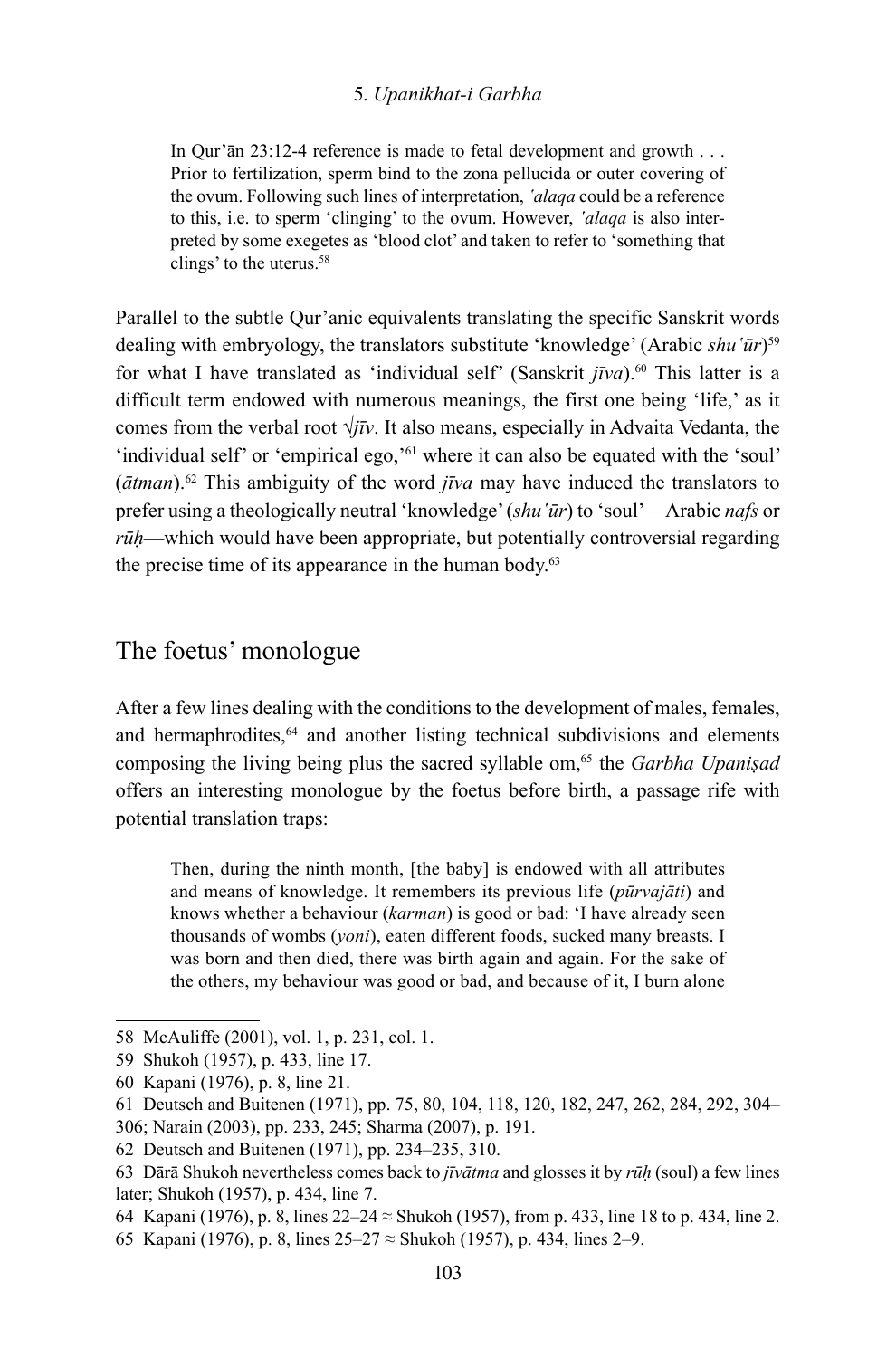(*ekākī tena dahye 'ham*)—the ones who took benefit of it are gone. Alas! Sunk in an ocean of pain (*duḥkhodadhi*), I don't see any remedy (*pratikriyā*) . . . If I free myself from the womb (*yadi yonyāḥ pramucye 'ham*), I will take refuge in the Great Lord (Maheśvara) [Śiva]—the one who puts misfortune to an end, the one who frees from the fruit [of the deeds]. If I free myself from the womb, I will take refuge in [Viṣṇu] Nārāyaṇa—the one who puts misfortune to an end, the one who frees from the fruit [of the deeds]. If I free myself from the womb, I will practice Sāṃkhyayoga which puts misfortune to an end, which frees from the fruit [of the deeds]. If I free myself from the womb, I will study the eternal Brahman!' Then, having reached the entrance of the womb (*yonidvāra*), it is oppressed by a very painful process (*yantra*); as soon as it is born, a Visnu-wind (*vaisnavo vāyuḥ*) touches it and, consequently, it forgets its [previous] births and deaths, and does not know whether a behaviour (*karman*) is good or bad.<sup>66</sup>

The main subjects broached in this single passage are important ones: reincarnation, karma, samsara, polytheism, Sāṃkhya, and Vedanta. Let us see how the translation team deals with them:

In the ninth month, as [the baby] has become complete, it remembers the whole decline (*jamī'-i tanazzulāt*) and the course of the times (*sair-i adwār*) that it spent under [the form of varied] races (*'anāṣir*), minerals (*jamādāt*) and plants (*nabātāt*), and it understands [what was his] good and bad behaviour (*'amal*).

It notices: 'I've made a long journey, I travelled in [different] epochs and in different manners, I drowned in the ocean of existential suffering (*daryā-yi gham-i wujūd*). If I go out of the belly of my mother, I'll devote myself to the Truth (*Ḥaqq*), or I'll dedicate myself to the knowledge of Truth (*ma'rifat-i Ḥaqq*), which purify from the good and bad behaviour and affords salvation (*rastagārī*). This very path I will follow, which leads to the Essence (*Ẕāt*) of the whole world—that Essence is the Emperor (*Pādishāh*) of all and the Master (*Ṣāḥib*) of everything.' With these resolutions, ready to exit, it goes out of the belly, and while going out of this peculiar door, it suffers because of the narrowness of the way; because at that moment he cries, it forgets those resolutions. After the exit, the wind of the world (*bād-i dunyā*), which is the wind of *avidyā*, that is foolishness and ignorance (*jahl-u nādānī*), as soon as it reaches it, everything that it remembered—which would be the *praṇava*, that is the great name of God, the quest of God and other things that were remembered—all of them disappear. Again, that is why it depends on the behaviour and the way one comes to good or bad.<sup>67</sup>

<sup>66</sup> Sanskrit source: Kapani (1976), p. 8, line 27 to p. 9, line 13.

<sup>67</sup> Persian source: Shukoh (1957), p. 434, lines 9–20.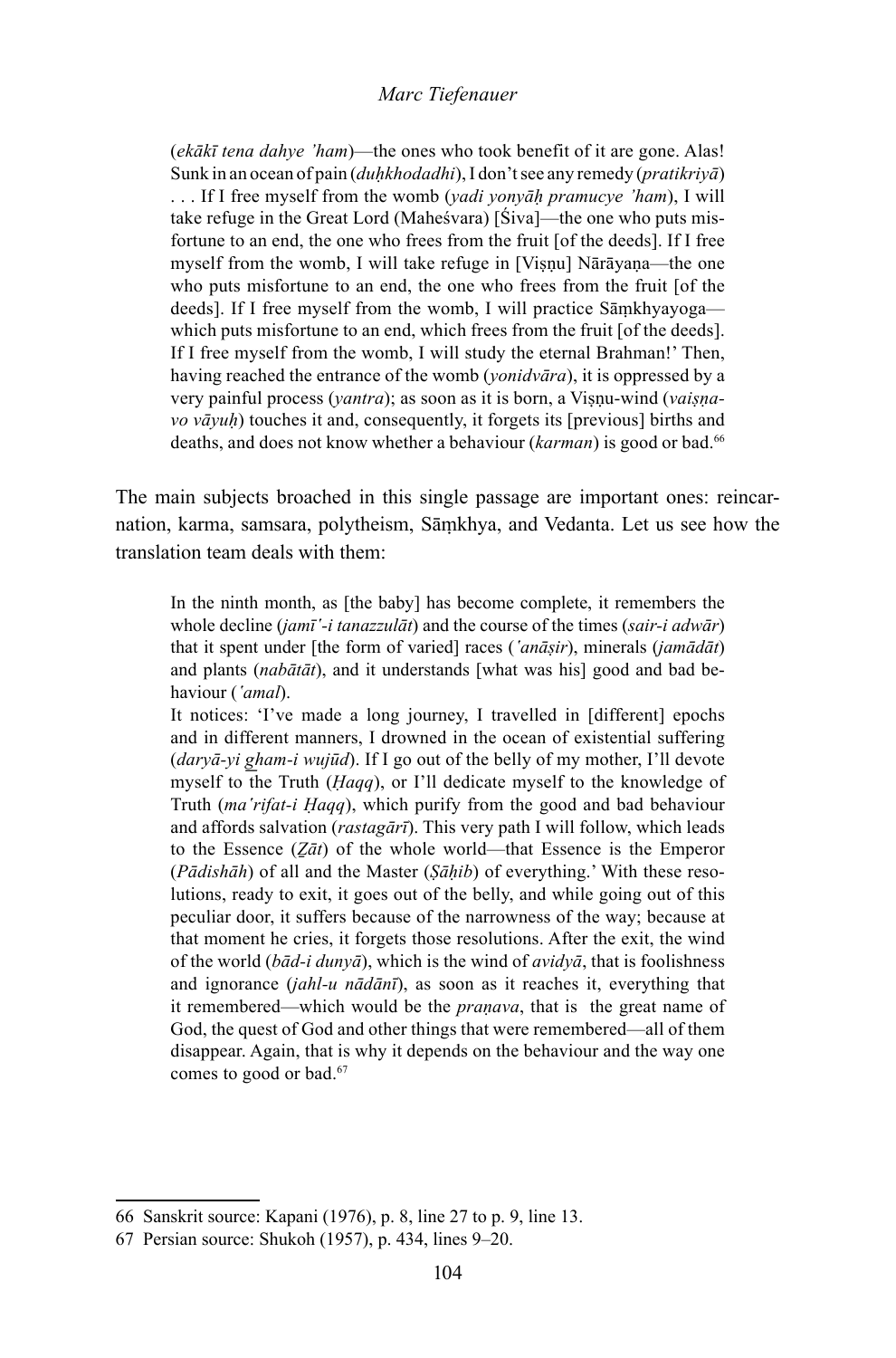To cope with all these Brahminical concepts, Dārā Shukoh's team uses all seven of Ivir's translation procedures.<sup>68</sup> The translators define samsara as 'the whole decline and the course of the times that it spent under [the form of varied] races, minerals and plants' instead of the literal 'previous life,' but they use a precise equivalent of karma with an Arabic word *'amal*. They gloss the Sanskrit compound *duḥkhodadhi* 'ocean of pain,' which poetically evokes samsara, with *daryā-yi gham-i wujūd* 'ocean of existential suffering.'

Then follow the successive resolutions the foetus will follow once it leaves the womb—resolutions that must have been a challenging task to translate under Muslim governance. Śiva, Viṣṇu, Brahman, and Sāṃkhya are evoked, thus referring to polytheism and philosophical concepts unacceptable to the Muslim faith. The translation team shows here subtle diplomatic skills. It substitutes the epithets of Śiva and Viṣṇu with *Ḥaqq* 'Truth' and *Ẕāt* 'Essence,' both epithets of Allah. *Ẕāt* is then defined by *Pādishāh* and *Ṣāḥib*, which are both possible translations for *Mahā -īśvara* 'Great Lord.' Sāṃkhyayoga and the Vedantic Brahman are omitted, and the problematic 'Viṣṇu-wind' (*vaiṣṇavo vāyuḥ*) erasing the foetus' memories is replaced by two expressions, one a creation, the other a borrowing: 'the wind of the world, which is the wind of *avidyā*.' The 'wind of the world' (*bād-i dunyā*) does not echo any peculiar Persian metaphor. As for *avidyā*, it is a key concept in Advaita Vedānta,<sup>69</sup> and the translators need to gloss it with 'foolishness and ignorance' (*jahl-u nādānī*).70

In this way, the 'wind of *avidyā*' erases the memory of the newborn child. The translators demonstrate their skill here by opting for a much more diplomatic solution. Instead of abruptly replacing Viṣṇu with Allah, they oust the Hindu god and replace him by an Advaitic concept that could not be easily challenged by Brahmins. Then they use another Vedāntic concept, *praṇava*, another name of the sacred syllable om, which they gloss as 'the great name of God, the quest of God and other things that were remembered.'71 This concept is absent from this portion of the original Sanskrit version in which what the child knew before his birth amnesia is described.

<sup>68</sup> Cf. Ivir (1987).

<sup>69</sup> Cf. Deutsch and Buitenen (1971); Narain (2003), pp. 98–107, 203–211 and *passim*; Sharma (2007), pp. 167–183, 221–226.

<sup>70</sup> Anquetil-Duperron translated the Persian *ba'd az bar-āmadan bād-i dunyā ki bād-i* awidyā *ast ya'nī jahl-u nādānī* . . . with: 'Post à τῷ exire, cum *aoudia*, quòd ventus *aoudia* est; id est, insipientia et non scientia est . . .' (Shukoh (1801), vol. 2, pp. 236–237).

<sup>71</sup> *nām-i buzurg-i K͟hudā wa t̤alab-i K͟hudā wa dīgar chīzhā ki maẕkūr shud.* (Shukoh (1957), p. 434, lines 18–19)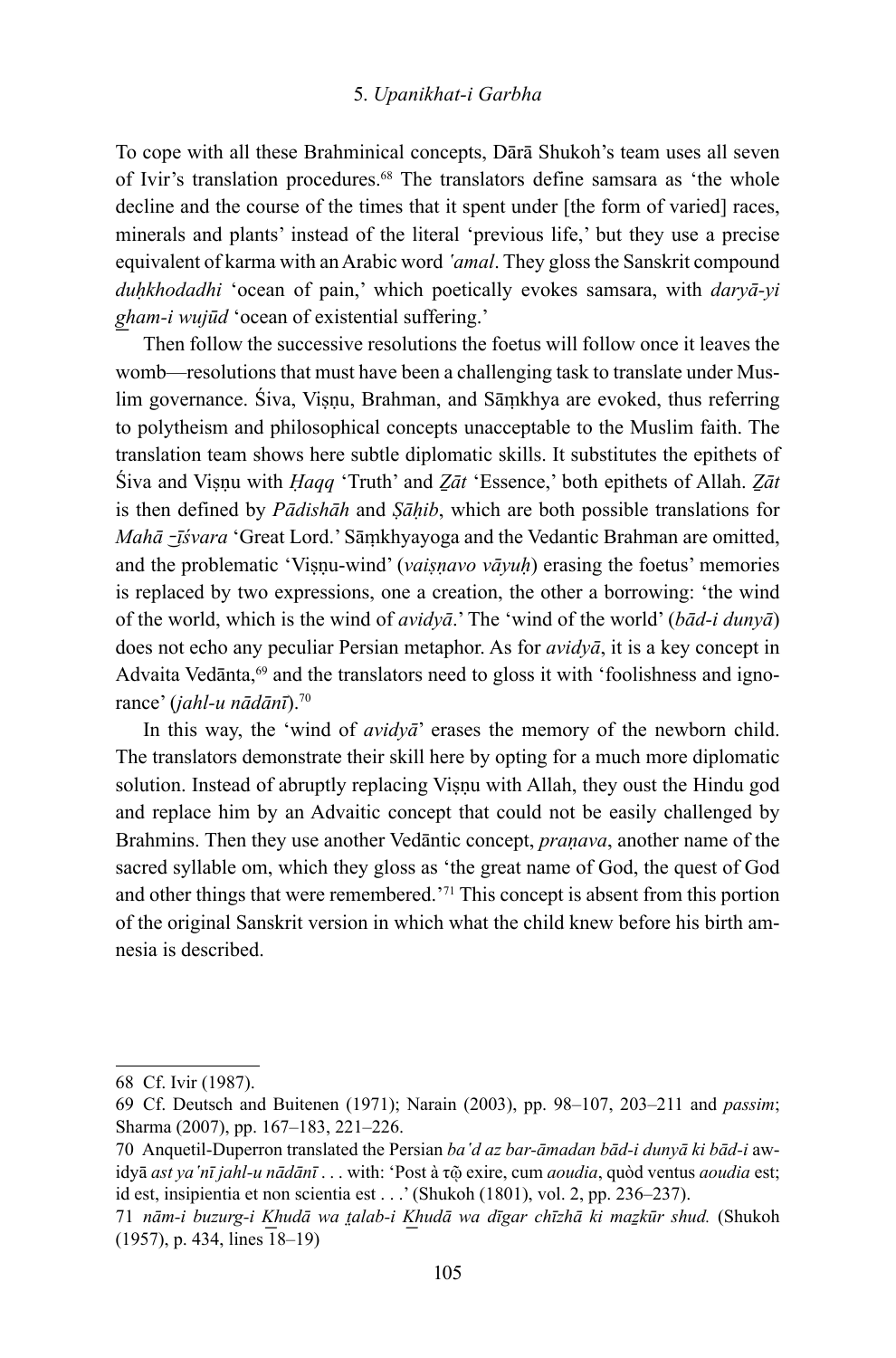## Conclusion

The *Garbha Upaniṣad* does not end with the birth of the child. It continues with reflections on the components of the body, namely the three 'fires' (Sanskrit *agni*, Persian *ātish*) that dwell in the body: the fire of knowledge, the fire of vision, and the fire of digestion.72 The text links these fires with the sacrificial ones as they are mentioned in a major Upanishad, the *Chāṇḍogya*, which links together fire, offerings, and embryonic conception.73 I will not go into detail here on these technical questions but rather summarise what may be concluded from the close observation of the translation methods of Dārā Shukoh's team.

Dārā Shukoh's team employed all the theoretical translation strategies that a modern scholar might use. The pandits mastered the Sāṃkhya and Ayurvedic vocabulary and drew on these sources to extrapolate the original text. On the one hand, they concealed the marks of polytheism and skilfully replaced them by epithets of Allah. On the other hand, they enriched the text with Advaitic terms compatible with Dārā Shukoh's plan to display Brahminical monotheism when necessary.

As I have shown with a few examples, the translation choices of Dārā Shukoh's team were very diplomatic ones. It would have been a delicate matter for them to mention Śiva and Viṣṇu; thus they chose to write *Ḥaqq* and *Ẕāt*. 74 It could have been difficult for Brahmins to see Visnu disappearing as the agent of oblivion during birth; thus they replaced the Hindu god with a strong Advaitic concept, *avidyā*. In this matter, we could say today that this team was at least very professional, avoiding Islamic admonitions on the one hand and Brahmanical disapprobation on the other. In the same manner, the team did not openly refute karmic retribution nor samsara, literally translating the former and glossing the latter, without explaining these concepts or revealing any oriented opinion. Dārā Shukoh had already made his vision explicit in the *Majma' al-Baḥrayn*, 75 the treatise he wrote a year before the *Sirr-i Akbar*. 76

<sup>72</sup> Kapani (1976), p. 9, lines 11–12: *śarīram iti kasmāt / agnayo hy atra śriyante jñānāgnir darśanāgniḥ koṣṭhāgnir iti* ≈ Shukoh (1957), p. 435, lines 1–2: *in badan-rā ki sharīr mī-gūyand barā-yi ān ast ki sih ātish dar badan mī-bāshad: yak-i ātish-i gyān ki nūr-i ma'rifat bāshad, duwum ātish-i bīnā'ī ki nūr-i chashm bāshad, siwum ātash-i mi'da*. In Ayurvedic medicine, the bilious humour (*pitta*) is divided into five fires (*agni*); the three mentioned here belong to that list (Renou and Filliozat (1947), vol. 2, p. 153, § 1652).

<sup>73</sup> *Chāṇḍogya Upaniṣad* 5.7–9 (= Ācārya (1948), p. 61)—Cf. Kapani (1976), p. 18, n. 36. 74 On this peculiar point, see Dārā Shukoh's writings on the names of God in his *Majma' al-Baḥrayn*, Shukoh (1982), pp. 98–99.

<sup>75</sup> *Majma' al-Baḥrayn*, chap. 18–20 (Shukoh (1982), pp. 105–113).

<sup>76</sup> Faruqui (2014), pp. 40–42.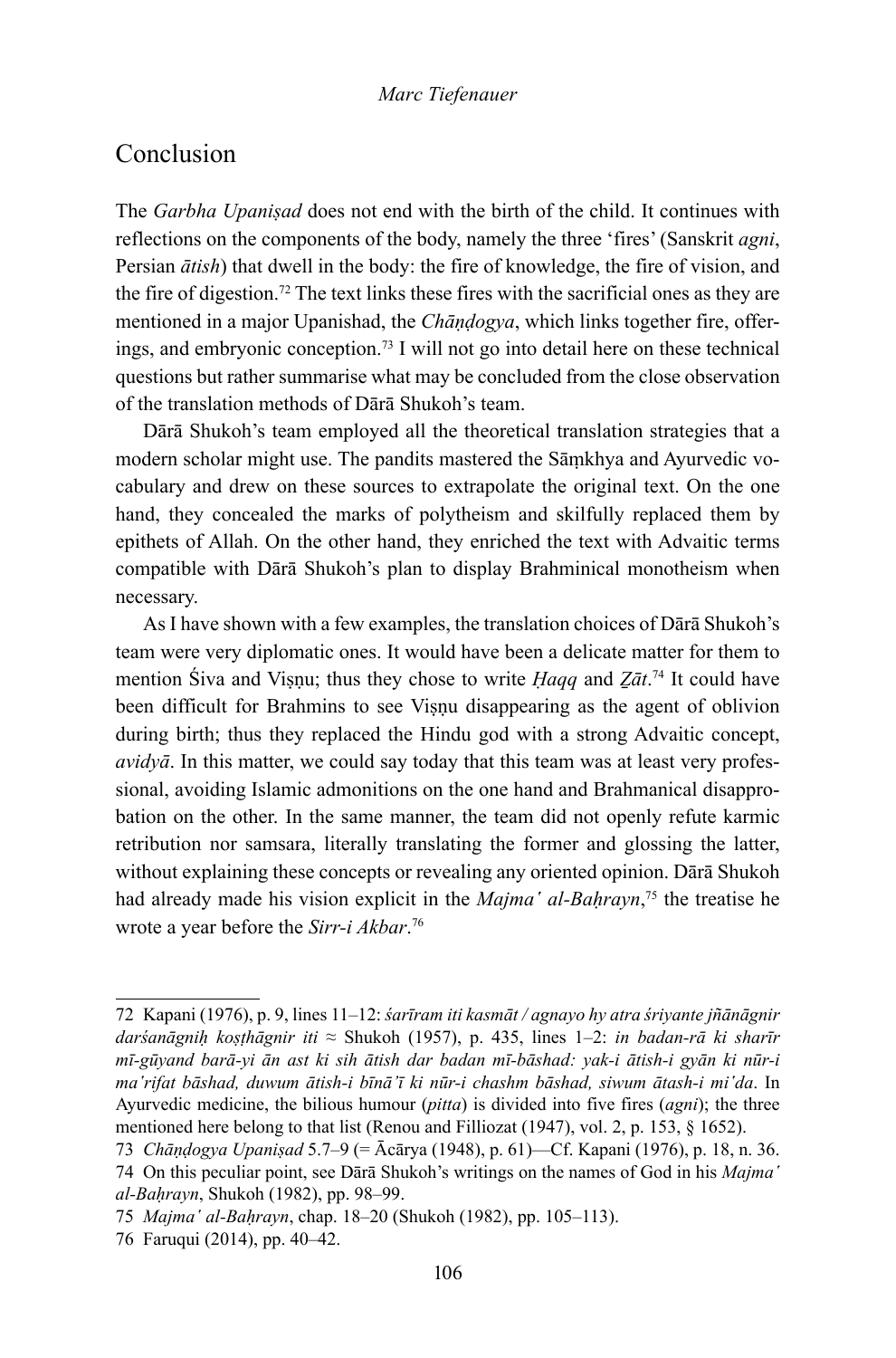Some scholars have brilliantly detailed Dārā Shukoh's intellectual journey.<sup>77</sup> However, the aim here was not to retell their conclusions78 but to summarize some of the translation techniques of the team working for him.

Thus, the very subtle work done for the *Sirr-i Akbar* reveals the prince's beliefs concerning the 'Indian monotheists' and Muslims:

*paribhāṣābhedātiriktaṃ kam api bhedaṃ svarūpāvāptau nāpaśyam* (*Samudrasaṅgama* (preface), Chaudhuri (1954), 1.1, line 16)

≈ *juz ik͟htilāf-i lafz̤ī dar dar-yāft wa shināk͟ht-i Ḥaqq tafāwut-ī nadīd* (*Majma' al-Baḥrayn* (preface), Shukoh (1982), p. 80, lines 11–12)

I/he did not see any difference, except verbal, in the way they sought the Truth.

# References

- Ācārya, Nārāyaṇa Rāma (ed.). 1948. *Īśādiviṃśottaraśatopaniṣadaḥ: Upaniṣacchāntipāṭha-pāṭhāntara-ṭippaṇyādi-samalaṃkṛtāḥ*. Mumbaī: Nirṇayasāgaramudraṇālaya.
- Agniveśa (ed. and trans. R.K. Sharma, and V.B. Dash). 1976–2002. *Agniveśa's Caraka Saṃhitā: text with English translation and critical exposition based on Cakrapāṇi Datta's Āyurveda Dīpikā*. Varanasi: Chowkhamba Sanskrit Series Office.
	- ——— (trans. M. Angot). 2011. *Caraka-Saṃhitā: traité d'Āyurveda*. Paris: Les Belles Lettres.
- Badawī, Elsaid M., and Muhammad A. Haleem. 2008. *Arabic-English Dictionary of Qur'anic Usage*. Leiden: Brill.
- Bīrūnī, Muḥammad ibn Aḥmad (trans. E.C. Sachau). 1914 [1910]. *Alberuni's India: an account of the religion, philosophy, literature, geography, chronology, astronomy, customs, laws and astrology of India about A.D. 1030*. 2 Vols. London: Kegan Paul, Trench, Trübner and Co.
- Chand, Tara. 1943. 'Dārā Shikoh and the Upanishads,' *Islamic Culture*, 17: 397– 413.
- Chaudhuri, Roma. 1954. *A critical study of Dārā S̲h̲ikūh's 'Samudra-saṅgama': an Indo-Islamic synthetic philosophy*. 2 Vols. Calcutta: Calcutta Oriental Press.

<sup>77</sup> Among them: Chand (1943); Husain (2002); D'Onofrio (2010); Ganeri (2012); Faruqui (2014); and Gandhi (2014).

<sup>78</sup> As did in his time Erhard Göbel-Groß (Shukoh 1962).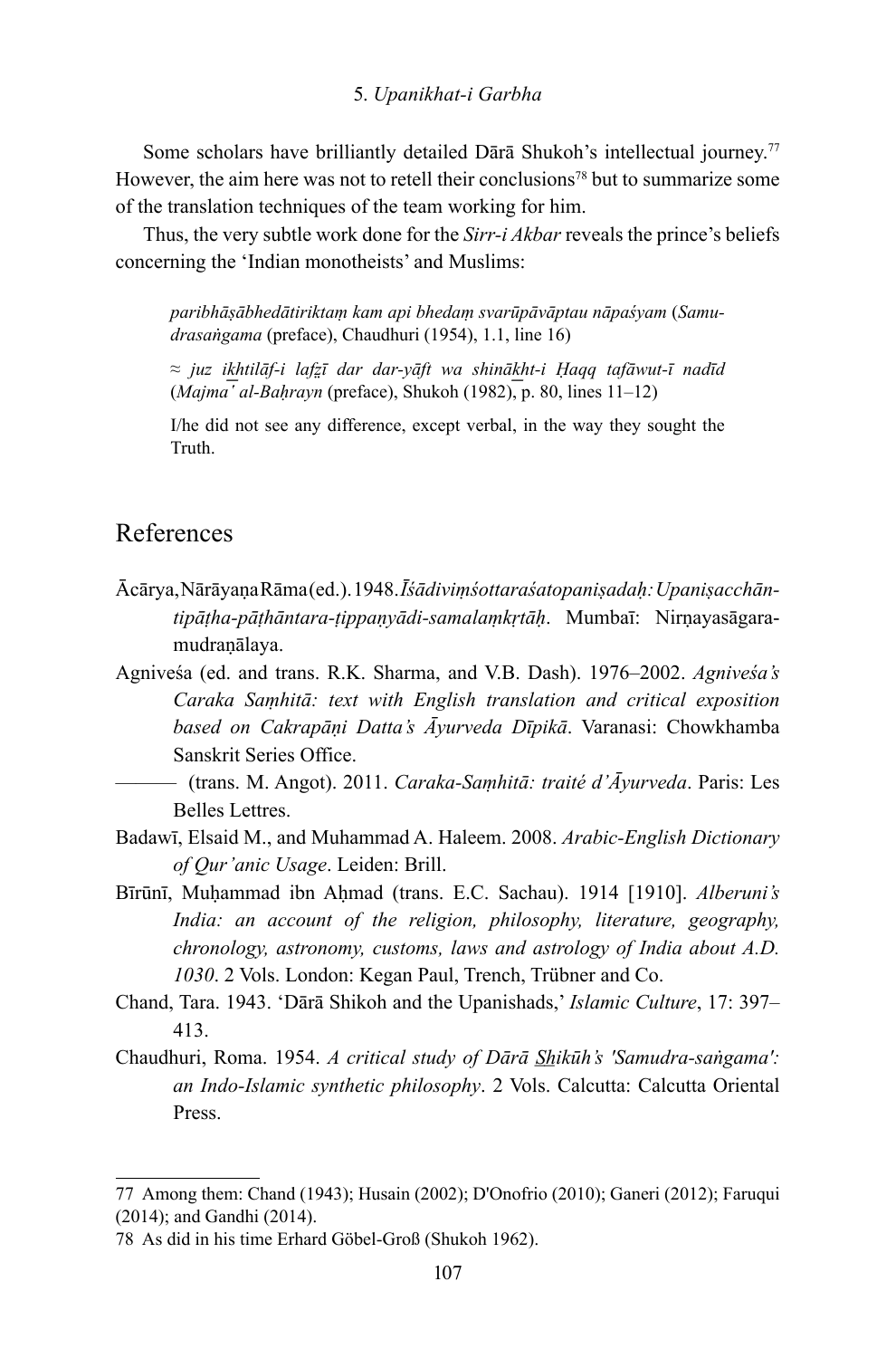- Deutsch, Eliot, and Johannes A.B. van Buitenen. 1971. *A Source Book of Advaita Vedānta*. Honolulu: University Press of Hawaii.
- D'Onofrio, Svevo. 2010. 'A Persian Commentary to the Upaniṣads: Dārā Šikōh's "*Sirr-i akbar*",' in D. Hermann and F. Speziale (eds), *Muslim Cultures in the Indo-Iranian World during the Early-Modern and Modern Periods*, pp. 533–563. Berlin: Klaus Schwarz Verlag.
- Faruqui, Munis D. 2014. 'Dara Shukoh, Vedanta, and Imperial Succession in Mughal India,' in V. Dalmia and M.D. Faruqui (eds), *Religious Interactions in Mughal India*, pp. 30–64. New Delhi: Oxford University Press.
- Gandhi, Supriya. 2014. 'The Prince and the *Muvaḥḥid*: Dārā Shikoh and Mughal Engagements with Vedānta,' in V. Dalmia and M.D. Faruqui (eds), *Religious Interactions in Mughal India*, pp. 65–101. New Delhi: Oxford University Press.
- Ganeri, Jonardon. 2012. 'Dārā Shukoh and the Transmission of the Upaniṣads to Islam,' in William Sweet (ed.), *Migrating Texts and Traditions*, pp. 177– 188. Ottawa: University of Ottawa Press.
- Haleem, Muhammad A. 2004. *The Qur'an*. Oxford: Oxford University Press.
- Hasrat, Bikrama Jit. 1982 [1979]. *Dārā S̲h̲ikūh: Life and Works*. New Delhi: Munshiram Manoharlal.
- Husain, Tasadduq. 2002. 'The Spiritual Journey of Dara Shukoh,' *Social Scientist*, 30 (7–8): 54–66.
- Īśvarakṛṣṇa and Gauḍapāda (ed. and trans. H.H. Wilson, and H.T. Colebrooke). 1837. *The Sánkhya Káriká or Memorial Verses on the Sánkhya philosophy, also the Bháshya or Commentary*. Oxford: Oriental Translation Fund.
	- ——— (trans. T.G. Mainkar). 1972. *Sāṁkhyakārikā of Īśvarakṛṣṇa: with the commentary of Gauḍapāda* [revised and enlarged edition]. Poona: Oriental Book Agency.
- Ivir, Vladimir. 1987. 'Procedures and strategies for the translation of culture,' *Indian Journal of Applied Linguistics*, 13 (2): 35–46.
- Kapani, Lakshmi. 1976. *Garbhopaniṣad*. Paris: Adrien Maisonneuve.
- Lane, Edward W. 1968. *An Arabic-English lexicon.* 8 Vols. Beirut: Librairie du Liban.
- McAuliffe, Jane D. (ed.). 2001. *Encyclopaedia of the Qur'ān*. Leiden: Brill.
- Narain, K. 2003. *The Fundamentals of Advaita Vedānta*. Varanasi: Indological Research Centre.
- Platts, John T. 1884. *A Dictionary of Urdū, classical Hindī, and English*. London: W.H. Allen.
- Pormann, Peter, and Emilie Savage-Smith. 2007. *Medieval Islamic Medicine*. Washington D.C.: Georgetown University Press.